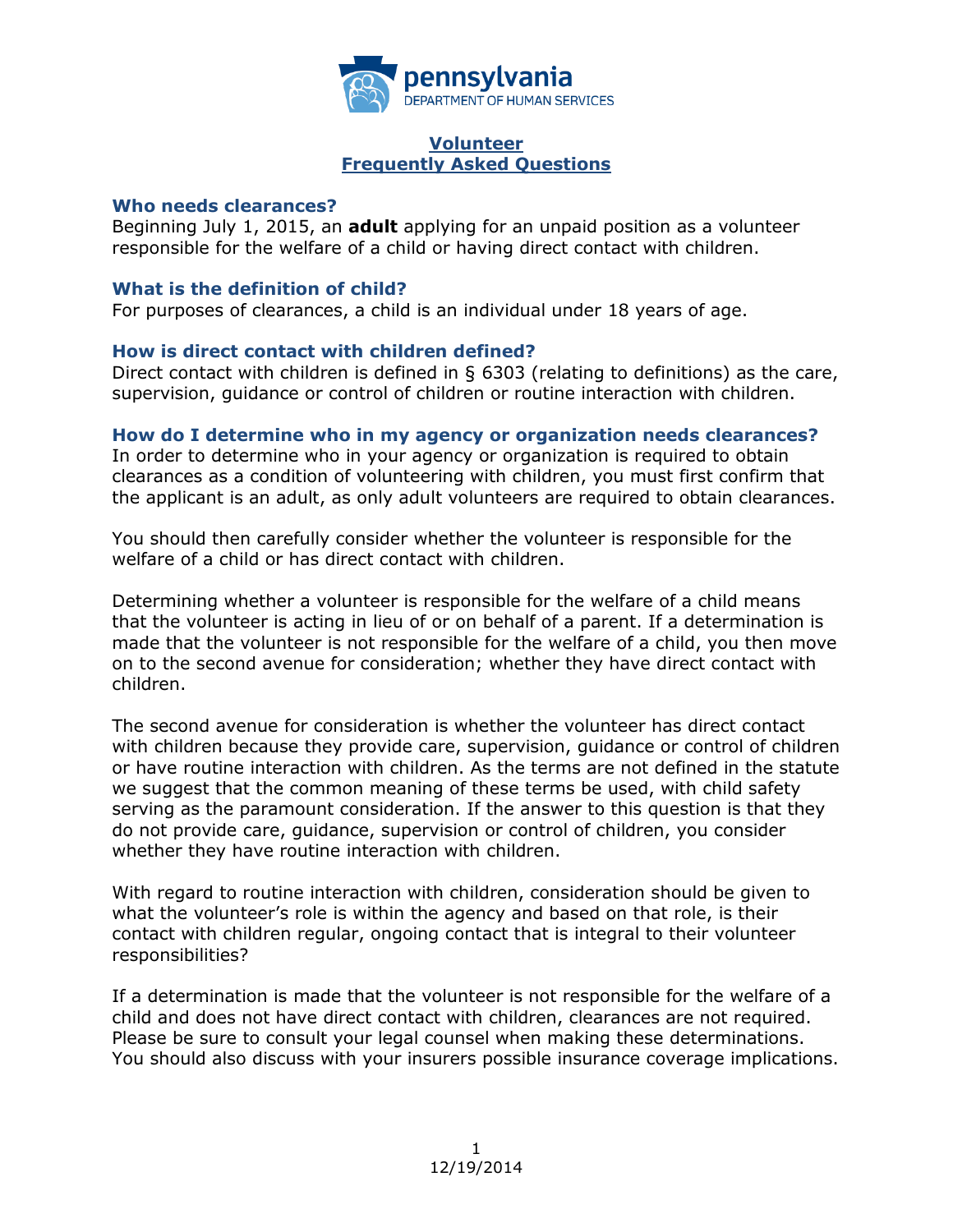

## **Which clearances are needed?**

All prospective volunteers must obtain the following clearances:

- Report of criminal history from the Pennsylvania State Police (PSP); and
- Child Abuse History Clearance from the Department of Human Services (Child Abuse).

Additionally, a fingerprint based federal criminal history (FBI) submitted through the Pennsylvania State Police or its authorized agent is required if:

- The position the volunteer is applying for is a paid position; and
- The volunteer has lived outside the Commonwealth of Pennsylvania in the last 10 years.

Volunteers who are not required to obtain the FBI Clearance because they are applying for an unpaid position and have been a continuous resident of Pennsylvania for the past 10 years must swear or affirm in writing that they are not disqualified from service based upon a conviction of an offense under §6344.

### **When are clearances needed?**

Beginning July 1, 2015, prospective volunteers must submit clearances prior to the commencement of service.

### **What is the renewal requirement for clearances?**

Beginning July 1, 2015, all volunteers will be required to obtain clearances every 36 months. Timelines for renewed clearances are based upon the date of each individual clearance. If an individual or agency elected to renew all clearances at the same time, the date of the oldest clearance rather than the most recent would be used.

Volunteers are required to obtain updated clearances as follows:

- Within 36 months of the date of the most recent clearance;
- By July 1, 2016, if thee clearance is older than 36 months; or
- By July 1, 2016, if they were approved as a volunteer before July 1, 2015, and had not received a clearance because they previously were not required to obtain clearances.

### **How do I obtain my clearances?**

The Child Abuse, PSP and FBI clearances can all be applied and paid for electronically. The FBI clearance also requires a fingerprint submission. All necessary instructions and links to apply for these clearances can be found at <http://www.dhs.state.pa.us/findaform/childabusehistoryclearanceforms/index.htm>

### **Is the use of a third-party vendor to process clearances acceptable?**

Third-party vendors may be used to process Child Abuse, PSP and FBI clearances using the steps established above. They are **not** permitted to conduct background checks or clearances through other databases in lieu of the steps outlined above. In addition, persons responsible for the selection of volunteers remain responsible for selection decision based upon the information obtained.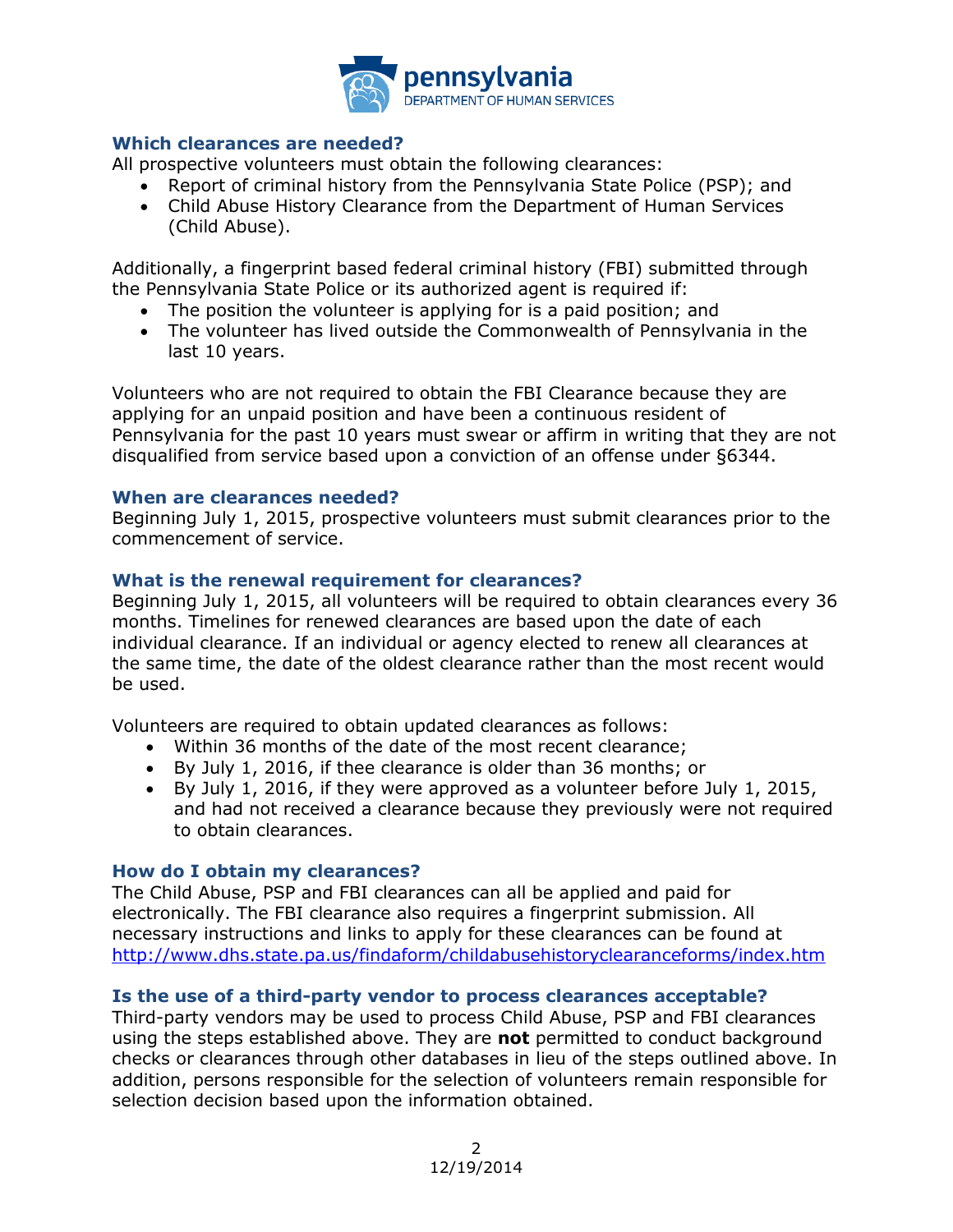

### **How much do the clearances cost?**

- The Pennsylvania State Police Criminal Record Check costs \$10.
- The Pennsylvania Child Abuse History Clearance costs \$10.
- The Federal Bureau of Investigation (FBI) Criminal Background Check costs \$27.50 through the Department of Human Services.
- The Federal Bureau of Investigation (FBI) Criminal Background Check costs \$28.75 through the Department of Education.

#### **Who pays for clearances?**

The volunteer is responsible for paying the cost of the required clearances. However, some agencies choose to pay for clearances for their volunteers and are able to establish business accounts to pay for clearances. The only time an agency is required to bear the cost of the clearance is when there is reasonable belief that the volunteer was arrested or convicted of an offense that would deny participation or named as a perpetrator in an indicated or founded report. In these situations, the agency must immediately require the volunteer to obtain their clearances.

### **Can an agency or organization pay for clearances?** *Child abuse clearances:*

Yes, agencies and businesses can pay for child abuse history clearances by registering for a Business Partner User account using the "Organization Account access" link on the Child Welfare portal, [www.compass.state.pa.us/cwis,](http://www.compass.state.pa.us/cwis) which goes live on December 31, 2014. The business account will allow organizations to purchase child abuse history clearance payment codes to be distributed to applicants or employees. Individual applicants or employees will then go onto the child welfare portal to apply for the clearance using the code. The pre-purchased codes can only be used once and allows the organization to have access to the applicant's child abuse history clearance results once those results are processed.

# *FBI clearances:*

An agency pay agreement/business account can also be created between an organization and the FBI, or its authorized agent, for payment of FBI clearances. Information on creating an agency pay agreement for FBI clearances through the Department of Human Services can be found at

[https://www.pa.cogentid.com/index\\_dpwNew.htm.](https://www.pa.cogentid.com/index_dpwNew.htm)

### *PSP Clearances:*

An agency business account can be requested from the Pennsylvania State Police to pay for clearances in bulk by calling the Criminal Records Section Supervisor at 717-787-9092. Organizations are, also able to pay an for applicant's PSP clearance on an individual basis by using a credit card if applying online or submitting a paper check if applying by mail.

## **Do I still need to submit a copy of my PSP or FBI clearance results when applying for my child abuse clearance?**

Beginning December 31, 2014, volunteers are no longer required to submit a copy of their PSP or FBI clearances with their child abuse application. If the department receives copies attached to the child abuse application we will not return those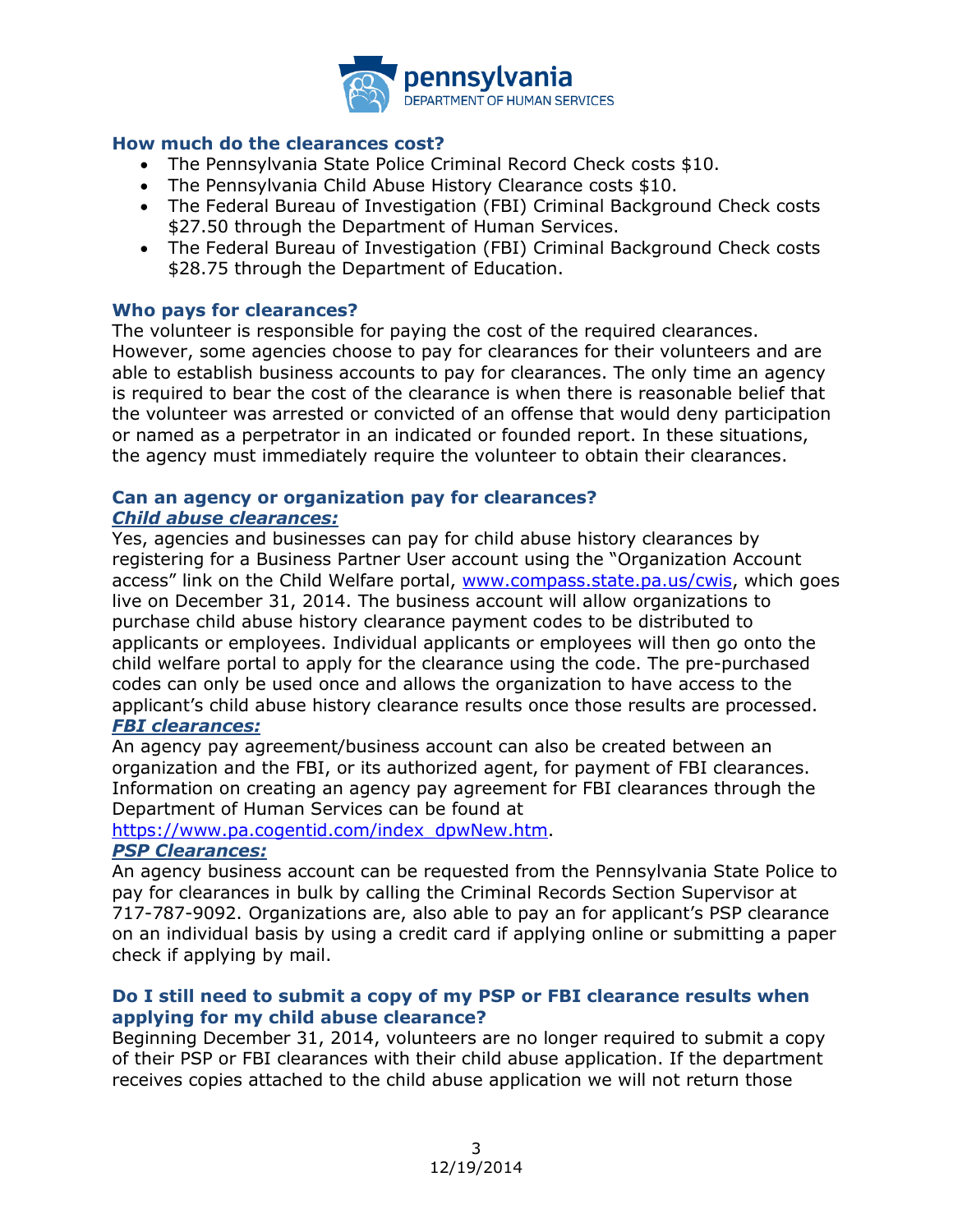

copies and they will be shredded due to the confidential nature of the information contained on the clearances.

#### **Are there any other requirements?**

If a volunteer is arrested for or convicted of an offense that would constitute grounds for denying participation in a program, activity or service, or is named as a perpetrator in a founded or indicated report, the volunteer must provide the administrator or their designee with written notice not later than 72 hours after the arrest, conviction or notification that the person has been listed as a perpetrator in the statewide database.

A volunteer who willfully fails to disclose information as required above commits a misdemeanor of the third degree and shall be subject to discipline up to and including termination or denial of a volunteer position.

### **What is the provisional clearance requirement for volunteers?**

Volunteers may serve on a provisional basis for a single period not to exceed 30 days if the volunteer is in compliance with the clearance standards under the law of the jurisdiction where the volunteer is domiciled.

### **Is the person responsible for acceptance of volunteers required to keep a copy of my clearances?**

Yes, pursuant to § 6344 (b.1), the employer, administrator, supervisor or other person responsible for employment decisions or acceptance of the individual to serve in any capacity requiring clearances, shall maintain copies of the required information and require the individual to produce the original documents prior to employment or acceptance to serve in any such capacity, except provisional employees for limited periods as described in § 6344.2 (f) and outlined above. An employer, administrator, supervisor or other person responsible for selection of volunteers that intentionally fails to require an applicant to submit the required clearance before the applicant's hiring commits a misdemeanor of the third degree. Agencies are reminded that the child abuse history clearance information is confidential and may not be release to other individuals.

#### **Can an agency or organization institute additional standards?**

Yes, nothing prohibits an organization from requiring additional information as part of the clearance process.

#### **Can my clearances be transferred?**

Yes, any person who obtained their clearances within the previous 36 months may serve in a volunteer capacity for any program, activity or service.

### **As a volunteer, do I obtain my Federal Bureau of Investigation Criminal History check through the Department of Education or the Department of Human Services?**

The agency under which an applicant should submit their FBI clearance application is based on the agency or organization for which they intend to volunteer. If the